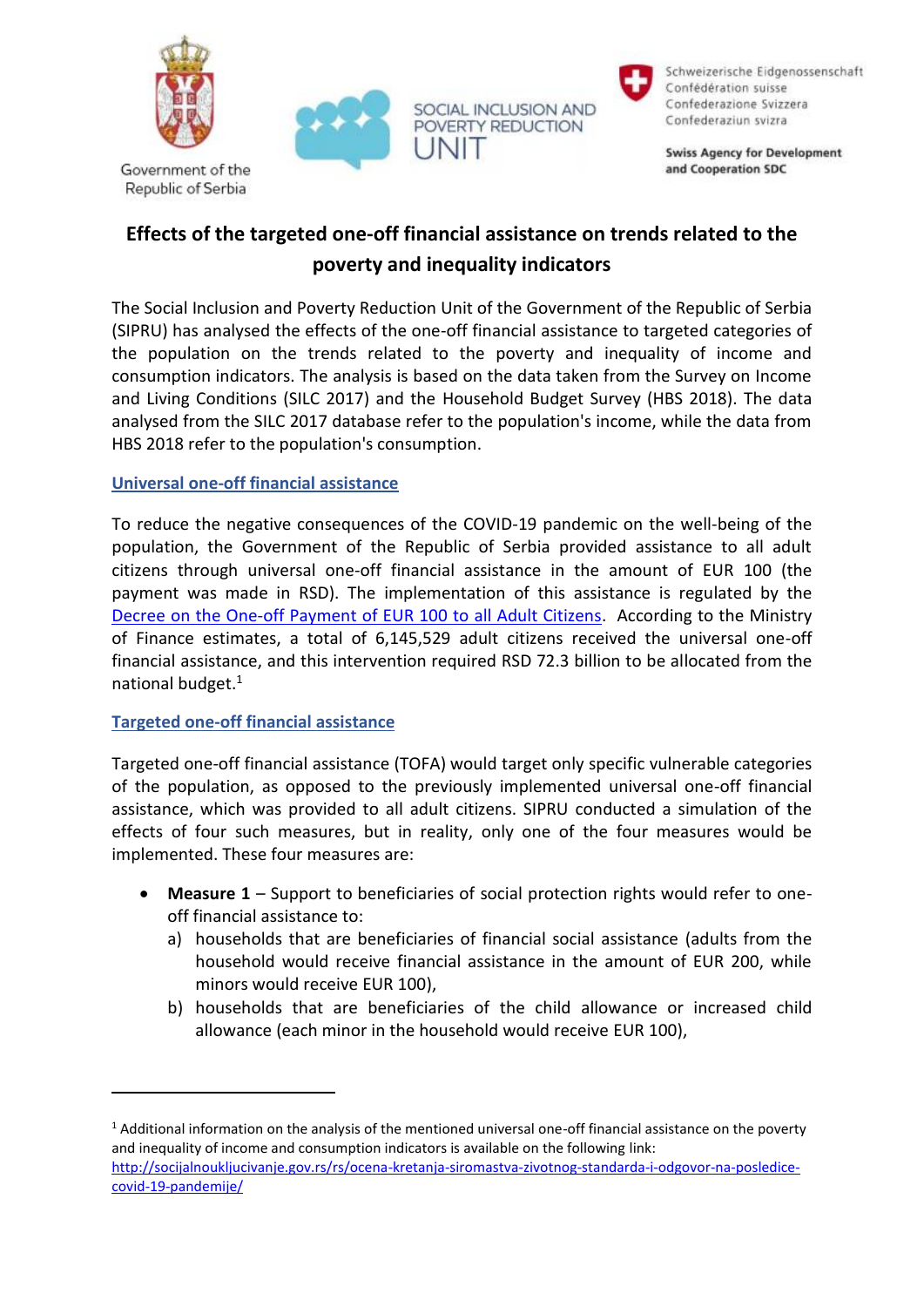c) beneficiaries of the allowance or compensation for assistance and care of another person (financial assistance in the amount of EUR 200).

Within Measure 1, an individual would receive assistance only on one of the stated grounds.

- **Measure 2** Support to beneficiaries of social protection rights would refer to oneoff financial assistance to:
	- a) households that are beneficiaries of financial social assistance (adults from the household would receive financial assistance in the amount of EUR 200, while minors would receive EUR 100),
	- b) households that are beneficiaries of the child allowance or increased child allowance (each minor in the household would receive EUR 100),
	- c) beneficiaries of the allowance or compensation for assistance and care of another person (financial assistance in the amount of EUR 200),
	- d) minors (EUR 100) living in households with two adults and three or more dependent children or in single-parent households (provided that the monthly income/consumption of a single-parent household does not exceed the amount of RSD 15,000 per equivalent adult, i.e. per consumption unit).

Within Measure 2, an individual would receive assistance only on one of the stated grounds.

- **Measure 3** Measure 3 would include assistance on the grounds stated in Measure 1, and also:
	- a) one-off financial assistance (EUR 200) to beneficiaries of disability pension, and
	- b) one-off financial assistance (EUR 100) to persons from elderly households<sup>2</sup>whose income/consumption does not exceed RSD 15,000 per equivalent adult, i.e. per consumption unit.

Within Measure 3, an individual would receive assistance only on one of the stated grounds.

- **Measure 4** Measure 4 would include assistance on the grounds stated in Measure 3, and also:
	- a) one-off financial assistance for minors (EUR 100) living in households with two adults and three or more dependent children or in single-parent households (provided that the monthly income/consumption of a single-parent household does not exceed the amount of RSD 15,000 per equivalent adult, i.e. per consumption unit).

Within Measure 4, an individual would receive assistance only on one of the stated grounds.

Targeted one-off financial assistance would be directly aimed at these vulnerable groups<sup>3</sup>. The allocations from the national budget would be significantly lower than the ones

<sup>&</sup>lt;sup>2</sup> Elderly households are single-member or multi-member households in which all members are over 65 years of age.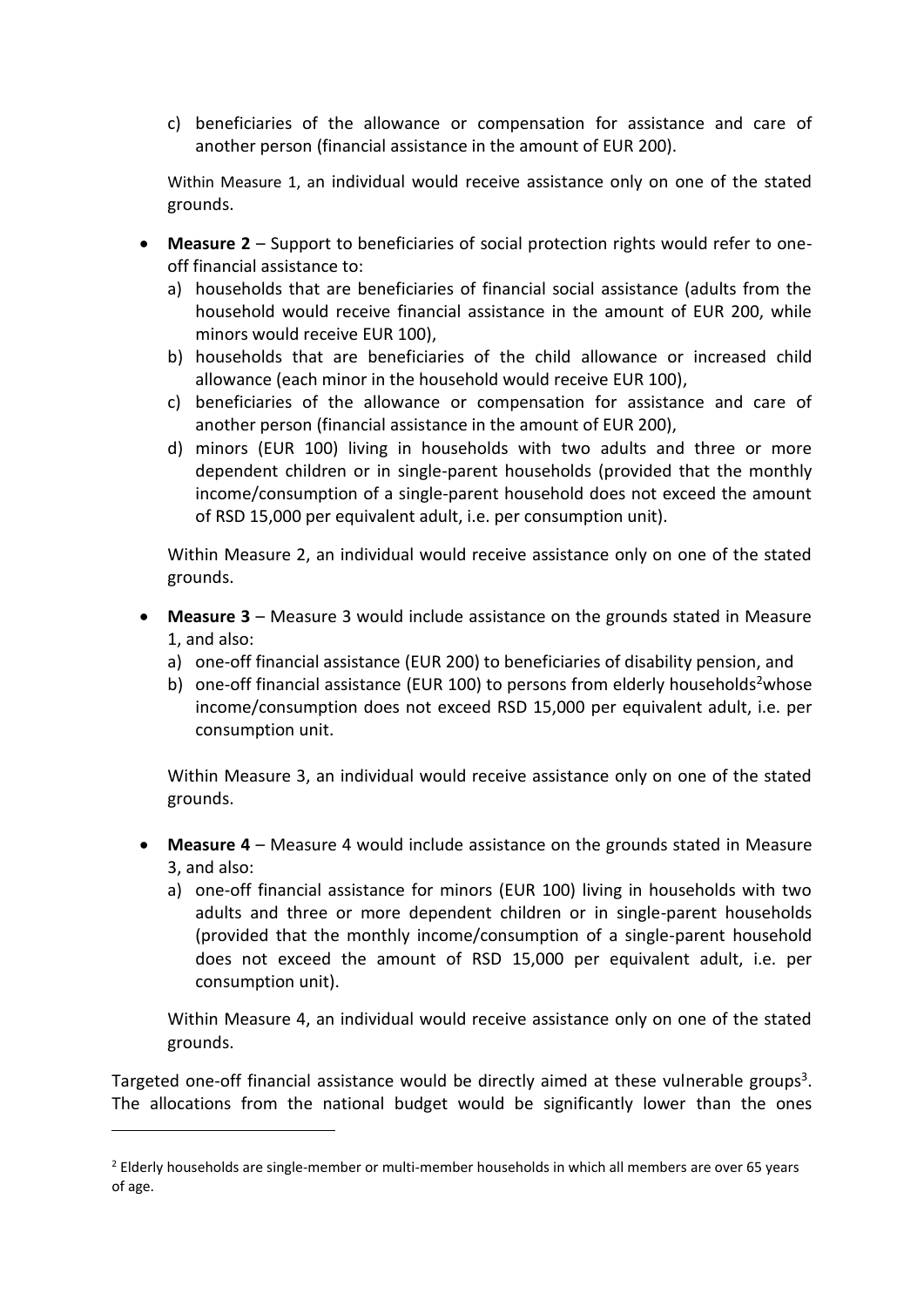provided in 2020 for the implementation of the universal one-off financial assistance to all adult citizens (EUR 100).

The TOFA analysis implies consideration of costs, i.e. allocations for four proposed measures separately, along with the impact of TOFA on the change of basic indicators of poverty and inequality - at-risk-of-poverty rates, absolute poverty rates, Gini coefficient (according to income and according to consumption), quintile share ratio S80/S20 (according to income and according to consumption), the relative poverty risk gap, as well as the poverty gap.

According to SILC data, the implementation of Measure 1, which would focus on providing financial assistance to social protection beneficiaries, would result in a decrease of the atrisk-of-poverty rate by 0.6 percentage points (from 25.7% to 25.1%). This type of assistance would reduce income distribution inequality so that the Gini coefficient would be 37.3, and the income quintile share ratio would be 8.7, compared to the official data for 2017, when the values of the mentioned indicators were 37.8 and 9.4, respectively. Observing the data from the HBS, the implementation of Measure 1 would reduce the absolute poverty rate from 7.1% as it was in 2018 to  $6.5\%$ <sup>4</sup>. The consumption Gini coefficient would be 28.2, and the consumption quintile share ratio would be 4.15. In 2018, these indicators were at 28.5 and 4.22. The poverty gap<sup>5</sup> would decrease by 15% compared to the official value of this indicator in 2018 (1.15). The mentioned measure can be implemented relatively easily, as it does not require additional administrative efforts, considering that the beneficiaries of financial social assistance, child allowance and allowance or compensation for assistance and care of another person are already registered in the social protection system and the Pension and Disability Insurance Fund of the Republic of Serbia. Significant effects on poverty and inequality indicators would be achieved if this measure were implemented twice a year (Measure 1A). Analysing the data from SILC, the at-risk-of-poverty rate, in this case, would be 24.2% compared to the post-universal financial assistance when it was 24.7%. This clearly shows that **targeting the poorer part of the population can achieve better effects on poverty reduction with noticeably fewer budget allocations** than in the case of universal one-off financial assistance for all adults.<sup>6</sup> According to the data on consumption from the HBS, with the application of Measure 1A, the quintile share ratio<sup>7</sup> would be 3.9 as opposed to the value of the quintile share ratio after the implementation of the universal financial assistance, which was 4.0. In other words, **with less allocation from the national budget, the difference in the spending of the richest in relation to the poorest** 

<sup>&</sup>lt;sup>3</sup> Financial social assistance beneficiaries, child allowance and/or increased child allowance beneficiaries, persons with disabilities, elderly households and children from single-parent household with low monthly income or consumption, as well as families with two adults and three or more children.

<sup>4</sup> The assumption is that the entire targeted financial assistance will be used for consumption, which is a realistic assumption in the case of the poorer part of the population.

<sup>&</sup>lt;sup>5</sup> The poverty gap (depth) shows how far off the poor population's consumption is from the poverty line. The total deficit (gap) indicates the amount of funds required, assuming perfect targeting, to raise all poor individuals' consumption/income to the level of the poverty line.

<sup>6</sup> Decree on the Establishment of a Temporary Register and the Manner of Payment of One-off Financial Assistance to all Adult Citizens of the Republic of Serbia in Order to Reduce the Negative Effects Caused by the COVID-19 Pandemic Caused by the SARS-CoV-2 Virus

 $7$  The quintile share ratio is a measure of inequality that shows the relative position of the population with the lowest equivalised consumption in relation to the population of the highest equivalised consumption - by comparing the consumption of 20% of the richest and 20% of the poorest population.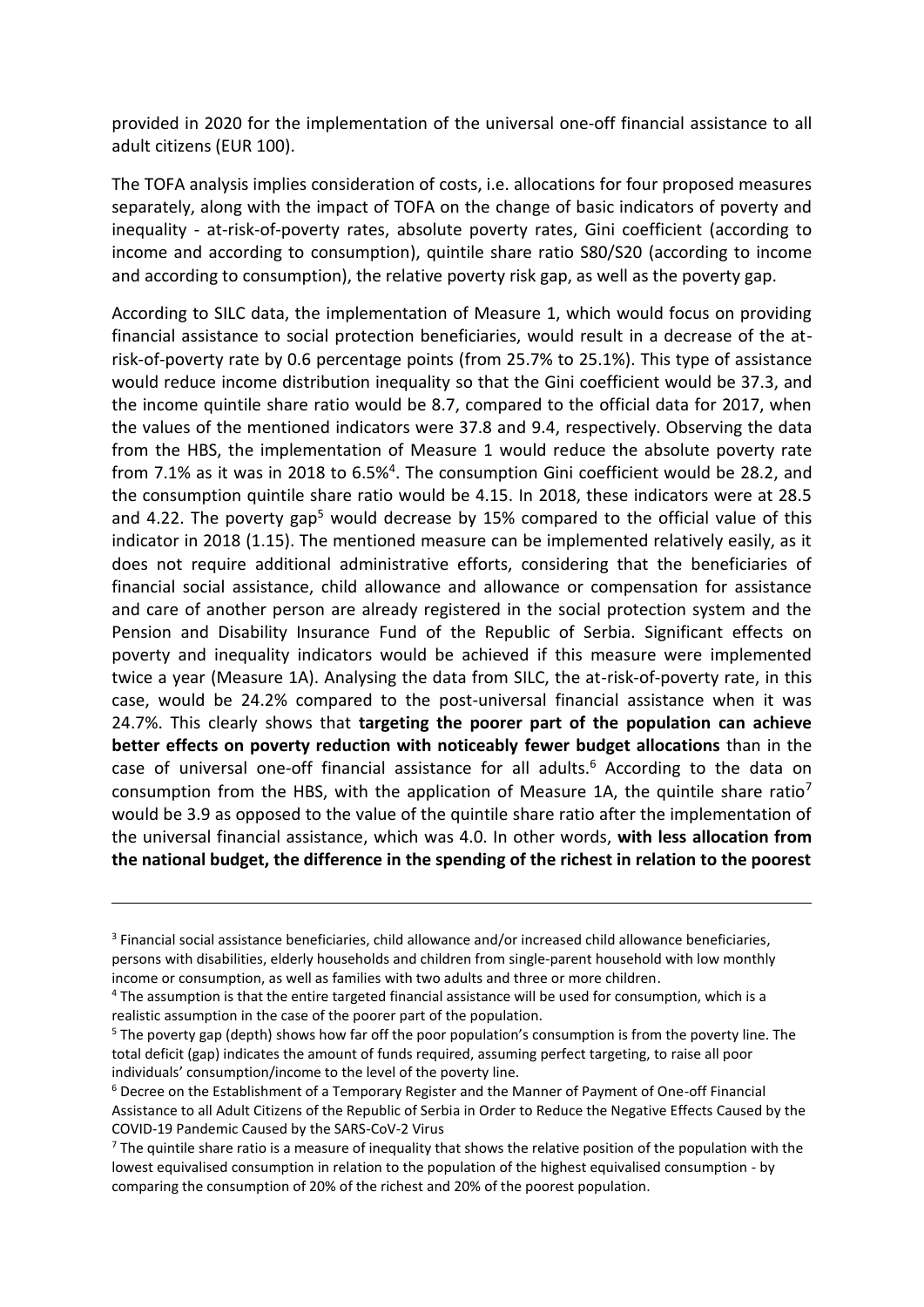**would decrease more if the financial assistance was targeted** than if it was granted to all adult citizens.

The analysis of the effects of the measure related to support to social protection beneficiaries and minors living in single-parent households or households with two adults and three or more dependent children (Measure 2) shows similar values of relative poverty and income inequality indicators as the Measure 1 analysis (Table 1). A similar conclusion is obtained by analysing data from the HBS database - the application of Measure 2 and the application of Measure 1 (Table 2) have similar values related to absolute poverty and consumption inequality indicators.

|                   | At-risk-of-  | Gini coefficient | <b>Quintile share</b> | Poverty gap |
|-------------------|--------------|------------------|-----------------------|-------------|
|                   | poverty rate |                  | ratio                 |             |
| Official data for | 25.7         | 37.8             | 9.4                   | 38.8        |
| 2017              |              |                  |                       |             |
| Implemented       |              |                  |                       |             |
| measure of the    | 24.7         | 36.5             | 8.2                   | 36.1        |
| Government of the |              |                  |                       |             |
| <b>RS</b>         |              |                  |                       |             |
| Measure 1         | 25.1         | 37.3             | 8.8                   | 36.1        |
| Simulation        |              |                  |                       |             |
| Measure 1A        | 24.2         | 36.9             | 8.3                   | 35.7        |
| Simulation        |              |                  |                       |             |
| Measure 2         | 25.1         | 37.3             | 8.7                   | 36.1        |
| Simulation        |              |                  |                       |             |
| Measure 3         | 25.0         | 37.2             | 8.7                   | 36.2        |
| Simulation        |              |                  |                       |             |
| Measure 4         | 25.0         | 37.2             | 8.7                   | 36.3        |
| Simulation        |              |                  |                       |             |

**Relative poverty and income inequality indicator trends, SILC 2017**

*Source: SIPRU calculation based on SILC 2017 data; Statistical Office of the Republic of Serbia*

## **Absolute poverty and consumption inequality indicator trends, HBS 2018**

|                                                                 | Absolute poverty<br>rate | Gini coefficient | Quintile<br>share<br>ratio | Poverty gap |
|-----------------------------------------------------------------|--------------------------|------------------|----------------------------|-------------|
| Official data for<br>2018                                       | 7.1                      | 28.5             | 4.2                        | 1.2         |
| Implemented<br>measure of the<br>Government of the<br><b>RS</b> | 4.1                      | 27.5             | 4.0                        | 0.8         |
| Measure 1<br>Simulation                                         | 6.5                      | 28.2             | 4.2                        | 1.0         |
| Measure 1A<br>Simulation                                        | 6.1                      | 28.0             | 3.9                        | 0.9         |
| Measure 2                                                       | 6.4                      | 28.2             | 4.2                        | 1.0         |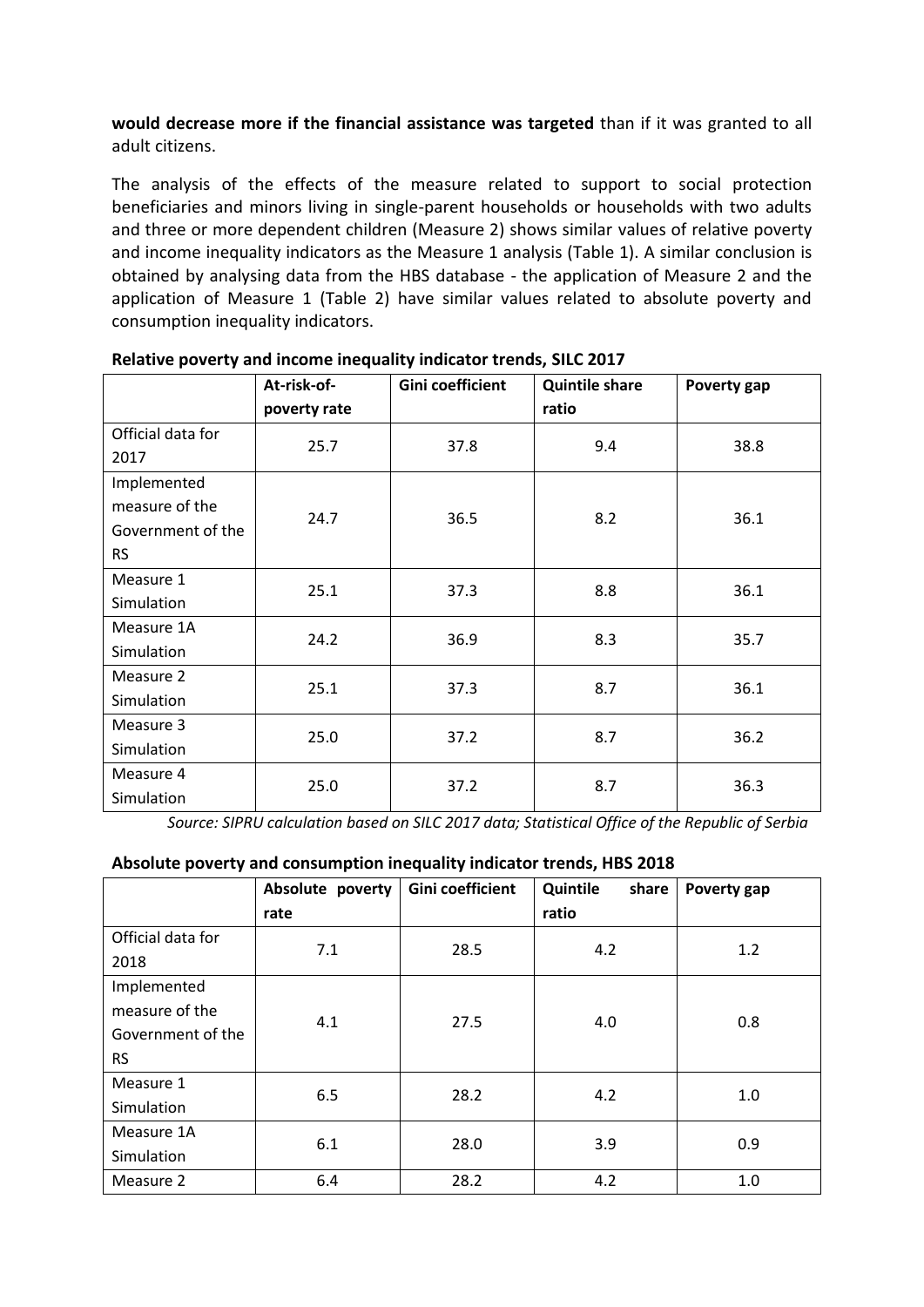| Simulation |     |      |     |     |
|------------|-----|------|-----|-----|
| Measure 3  | 6.0 | 28.2 | 4.1 | 0.9 |
| Simulation |     |      |     |     |
| Measure 4  |     |      |     |     |
| Simulation | 5.9 | 28.1 | 4.1 | 0.9 |

*Source: SIPRU calculation based on HBS 2018 data; Statistical Office of the Republic of Serbia*

A measure that would refer to financial assistance to persons with disabilities and elderly households also has a significant effect on the development of the values of poverty and income inequality indicators (Measure 3). This measure would provide assistance to beneficiaries of social protection, beneficiaries of disability pensions (assistance in the amount of EUR 200), as well as elderly households with low monthly incomes<sup>8</sup> (EUR 100 per household member). Data from SILC show that this type of intervention would lead to a decrease of the at-risk-of-poverty rate by 0.7 percentage points and a more even distribution of income in society compared to the official data from 2017. The observation is similar if the data from the HBS are considered, where after the implementation of Measure 3, the absolute poverty rate would decrease by 1.1 percentage points. However, unlike Measure 1, in the case of the implementation of Measure 3, additional administrative efforts would be needed to record elderly households whose income per equivalent adult is below RSD 15,000 per month.

Measure 4 would cover all the vulnerable population groups that appear in Measures 1-3. The analysis of the effects of the application of Measure 4 indicates similar changes in the values of the indicators of relative poverty and income inequality as with the previous measure (Measure 3). With the implementation of Measure 4, the absolute poverty rate would be 5.9%. In other words, with the implementation of Measure 4, the number of the absolutely poor would decrease by almost 17%. Roughly speaking, if the current number of the absolutely poor in Serbia is 490,000, after the implementation of Measure 4, this number would be 406,700.

Table 3 shows the potential allocation from the national budget for each simulated measure individually. In 2020, the Republic of Serbia allocated RSD 72.3 billion for the implementation of the universal one-off financial assistance.

| Targeted one-off financial assistance (measure simulation) | <b>Allocations (SILC)</b> | <b>Allocations (HBS)</b> |
|------------------------------------------------------------|---------------------------|--------------------------|
| Measure 1                                                  | 8.8                       | 4.8                      |
| Measure 1A                                                 | 17.6                      | 9.6                      |
| Measure 2                                                  | 9.5                       | 5.9                      |
| Measure 3                                                  | 14.9                      | 6.9                      |
| Measure 4                                                  | 15.6                      | 8.1                      |

**Allocations from the budget of the Republic of Serbia, in billions of RSD**

*Source: SIPRU calculation based on SILC 2017 and HBS 2018 data; Ministry of Finance* 

<sup>&</sup>lt;sup>8</sup> See the section containing the description of simulated measures.